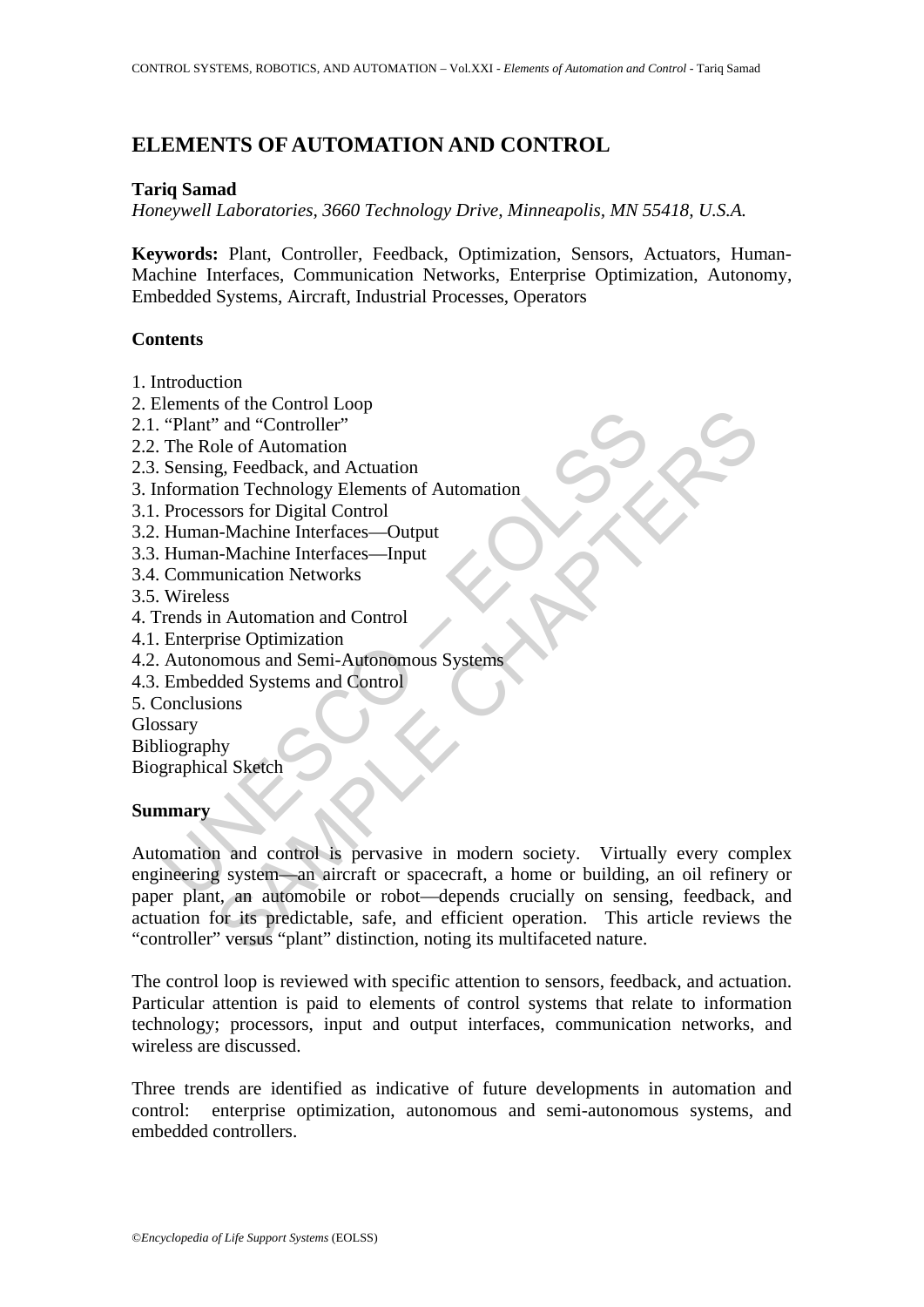#### **1. Introduction**

We're so immersed in today's human-engineered world that it's easy to forget it wasn't always this way. Life in modern societies bears little resemblance to how people lived even a few generations ago. The environments we inhabit, the materials we use for many of our assets, the foods we eat, the means by which we transport ourselves, were all nonexistent and in many cases unimaginable in the recent past.

A variety of machines, devices, and artifacts has enabled these and many other developments. A list of these is a litany of engineering achievements spanning a century of technological progress: aircraft, automobiles, oil refineries, power plants, office buildings, paper mills, chemical manufacturing facilities, textile factories, ships, industrial robots, communication networks, traffic management systems, airports, electric power grids, and numerous other inventions of the modern age.

tric power grids, and numerous other inventions of the modern age systems vary, in terms of their physical scales, from continente the planetwide Internet to biomedical and other small-scale developerate at different time wer grids, and numerous other inventions of the modern age.<br>
wer grids, and numerous other inventions of the modern age.<br>
ems vary, in terms of their physical scales, from continent-size power gent<br>
and therm time scales—c These systems vary, in terms of their physical scales, from continent-size power grids and the planetwide Internet to biomedical and other small-scale devices. The systems also operate at different time scales—compare the speed-of-light operation of a communication network with the crawl of a congested highway. The physical principles underlying the operation of an engineering system also vary widely, as is evident from the number of separate engineering disciplines that have evolved over the course of technological development: electrical, chemical, mechanical, civil, petroleum, aerospace, and others.

Yet, despite the diversity, the engineering artifacts mentioned above, and others we'll note later on, share an important and distinctive attribute. Specifically, the systems represent an integration of a physical structure and a component that is conceptually and logically distinct from it. This component is an automation and control subsystem.

We press a button, turn a wheel, or push a pedal, and a complex system with hundreds of thousands of parts miraculously does the right thing (not always, of course, but the wonder is that the system works at all). It is the automation and control subsystem that is responsible for this apparent miracle. And note that the system's functioning must be ensured under a variety of unpredictable environmental and external conditions, ranging from turbulence in flight to occupancy levels in a conference room.

In virtually every case, the automation is hidden from view, so the fact that its presence is by and large unrecognized should elicit little surprise. The parts that comprise it are often embedded within the physical structure and are often not apparent as separate from it. Sensors, switches, wires, processors—these are not what we think of, or see, when we see a factory, even though no factory today could operate without them.

A subtler problem is that automation and control has to do with information, not tangible, physical "stuff." When we marvel at a jet aircraft streaking across the sky, it's the gleaming fuselage that catches our eye and imagination, not the behind-the-scenes millisecond-by-millisecond information processing and decision making that is ultimately responsible for the aircraft's flight—and that typically occurs without any pilot input. The story is similar across the technological spectrum.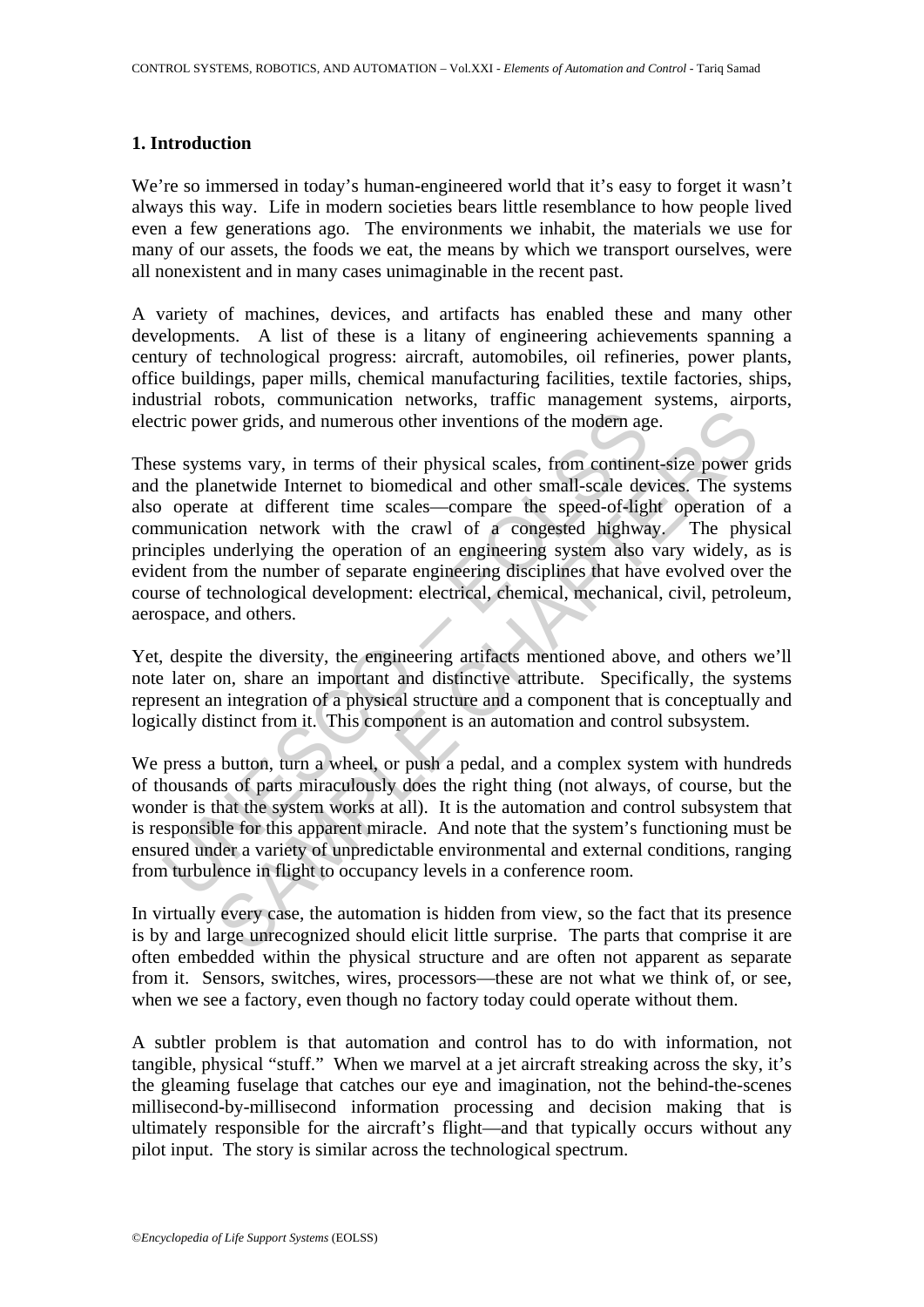### **2. Elements of the Control Loop**

#### **2.1. "Plant" and "Controller"**

The distinction between the physical system and the automation and control element is captured in Figure 1, which introduces the shorthand terms *plant* and *controller*. The automation component or controller obtains information about the state of the physical system through sensors that measure various properties of interest, such as temperatures, pressures, positions, velocities, and chemical composition. And it influences the behavior of the physical system using actuators such as motors, pumps, valves, and switches. Usually human operators interact with the controller to ensure that the behavior of the physical system is satisfactory. The human operator obtains information about the physical system through displays associated with the controller, which also provides the means for the operator to directly effect any changes to the system's operation.

Much of the complexity that we intuitively associate with machines such as aircraft or chemical plants has to do with the coupling of the physical, chemical, or other phenomena that govern the operation of the machine (these, being prescribed by nature, we have no liberty to modify) and the dynamic actions that are taken by the automation system to influence the plant's behavior. The details of the plant vary widely across the range of complex engineering systems, but the principles and concepts involved in the automation and control of different plants are remarkably similar.



Figure 1: Plant and controller: an integration that defines complex engineering systems.

The schematic of Fig. 1 considerably simplifies reality. Two particular simplifications are worth noting here. First, the clean partition between the plant and the controller in the figure, although literally quite accurate, is complicated by the fact that both these components have complex, hierarchical structures. Thus although at a high level we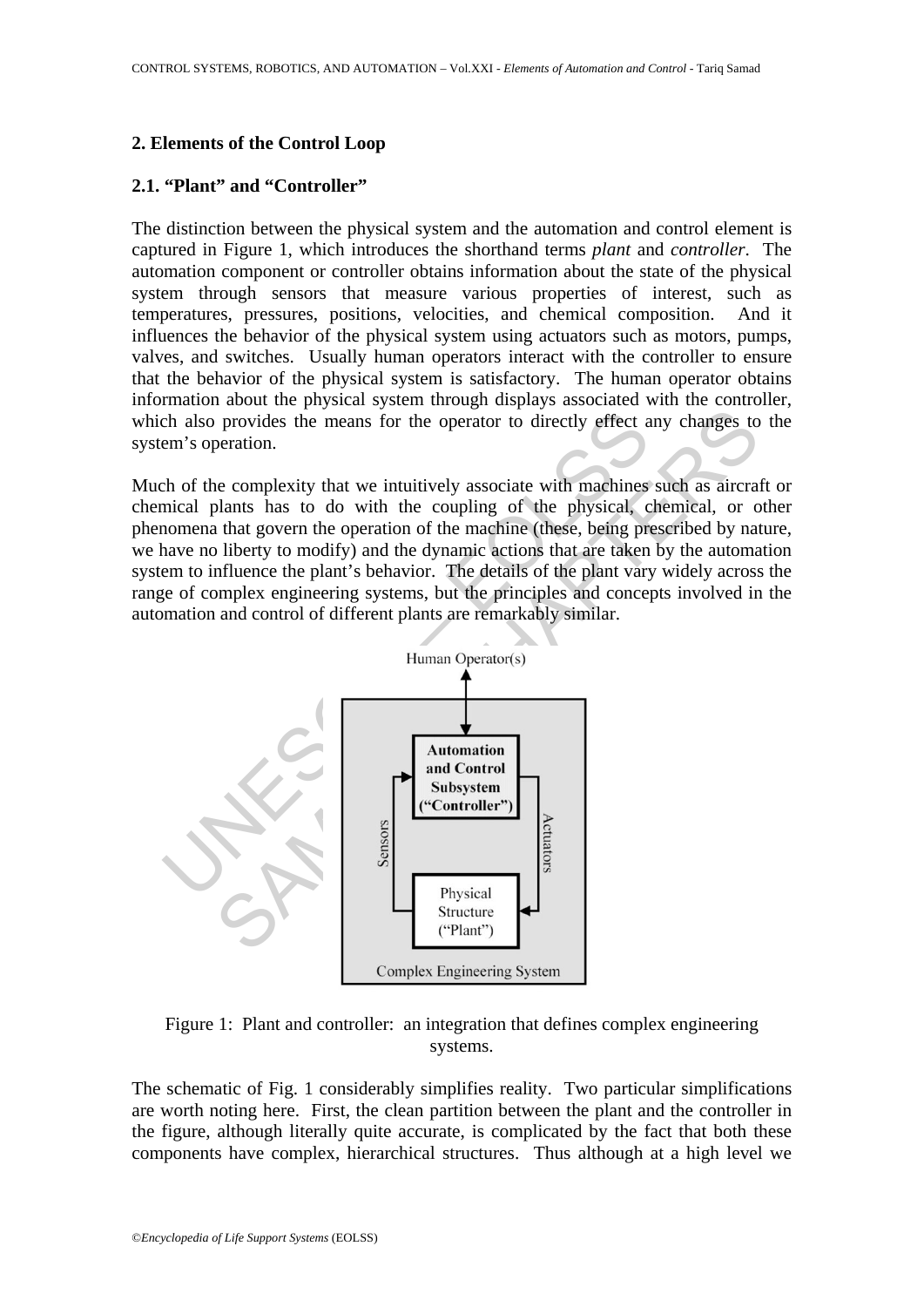can generally identify an information processing and algorithmic component that is separate from the physical structure, the latter itself is often composed of physical subsystems with associated subcontrollers. This "loops within loops" hierarchy can be many levels deep. Analogously, the concepts of "sensor" and "actuator" get abstracted as we move up the hierarchy.

For example, physical sensors such as temperature transducers provide information directly to low-level controllers that may be responsible for maintaining the room temperature in a hotel by adjusting damper settings. At the next level in the hierarchy, calculations based on temperate and humidity may provide a comfort measure that can be regulated through "setpoint" commands to low-level controllers. Higher-level controllers may measure aggregate properties such as the cost of energy being consumed by the building. Their actions, in a deregulated utility marketplace, may involve the rescheduling of "shiftable" loads such as laundry and maintenance operations or switching from purchased electricity to on-site microturbine generators.

A second important simplification is the omission of the "environment" within which the system operates. Variations in the environment affect the plant as *disturbances* (a term with a rather precise meaning in control engineering). In many cases, automation would be trivial in the absence of disturbances; *disturbance rejection* is one of the principal functions of most control systems and often the reason for much of their sophistication.

blve the rescheduling of "shiftable" loads such as laundry<br>ations or switching from purchased electricity to on-site microtur<br>econd important simplification is the omission of the "environm<br>system operates. Variations in t is expected in the main of "shiftable" loads such as laundry and maintenant or switching from purchased electricity to on-site mirroturbine generators important simplification is the omission of the "environment" within we A typical example of a disturbance is a wind gust for an aircraft. Similarly, a chemical plant is affected by ambient temperature variations since chemical and material properties are often temperature-sensitive. Process plants such as oil refineries, chemical factories, or fossil-fuel power generators are exposed to the elements, and thunderstorms and lightning strikes can affect their operation. Disturbances are caused not only by natural phenomena. Variations in occupancy levels in a commercial building or in the manufactured raw materials for a factory must be accommodated for safe, reliable, and efficient operation.

The extent of automation provided by any control system is "incomplete" in the sense that operators and other personnel are required to monitor and sometimes to take over control. Process plant operators, cockpit crew in aircraft, air traffic controllers, facility management personnel, can all be thought of as "operators" in this general sense (as depicted in Fig. 1). Information about the current state of the engineering system is conveyed to a human operator through displays that are part of the control system. Manually commanded changes are also effected through the control system. The automation can enable the operator to directly modify the engineered system—to close a valve, for example, or to change the deflection angle of an aircraft wing flap. In addition, the operator action may refer not to the plant but to the controller. Commands to the controller can include set-point changes to adjust something like the desired flow rate for an intermediate product serving as input to a refinery distillation column, or mode switches to change from climb to cruise in a commercial airliner. The automation system can also suggest actions for the operator to take, such as fault management recommendations for replacing or fixing components identified as likely to fail.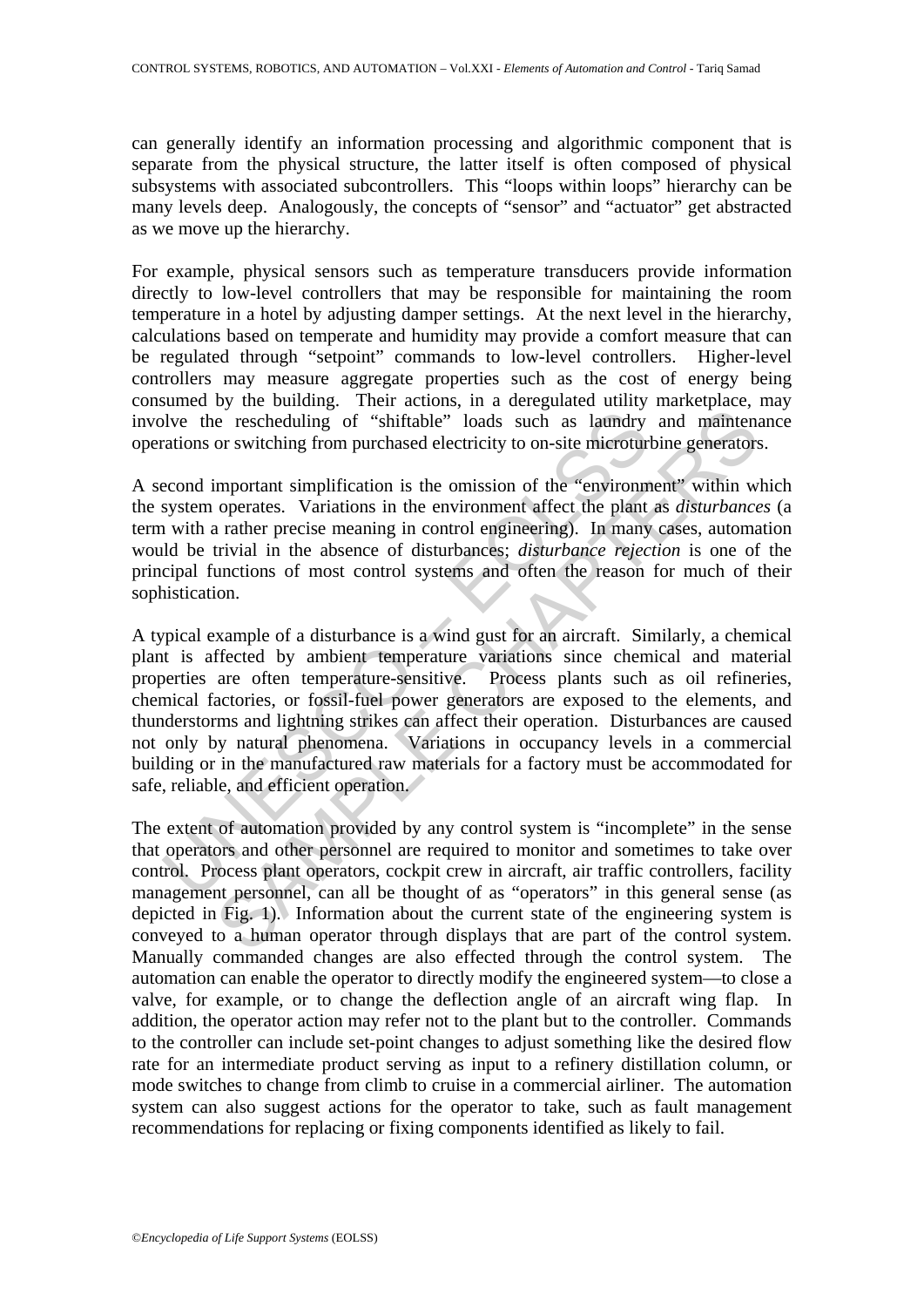The role of the human operator is evolving as increasingly many functions related to the operation of engineering systems that used to be performed by her have become the control system's responsibility and as new developments in the engineering systems themselves make their automation a more challenging task. *Human-machine interaction* is an integral facet of automation and control and will remain so for the foreseeable, and perhaps even conceivable, future.

#### **2.2. The Role of Automation**

Getting an aircraft to fly reliably from point A to point B, or producing gasoline of a required octane specification from raw crude, or maintaining temperature and humidity within comfortable ranges in a large hotel, would all have seemed incredible feats a century or so ago. Today we give them hardly a second thought. Familiarity masks the magnitude of the achievement.

Whereas the engineering systems that are the beneficiaries of automation and control are all visible to us, the automation component weaves its wonders unobserved. Yet the cost, the performance, or even the very existence of the end product we take for granted would be problematical were it not for a controller. One gets reminders of the existence of the controller, and hints of its complexity (automation systems themselves are complex engineering systems in a sense), on occasion. From a window seat on a commercial airliner encountering turbulence, for example, the subtle but effective movements of the wing flaps suggest that there's more to comfortable and reliable flight than meets the passenger's eye.



Figure 2: A schematic of a paper machine (top) showing some of the control equipment used to manufacture paper. The photograph shows a view looking toward the first stage of a machine. The machine shown is 200 meters long and the paper travels over 400 meters. (Figure courtesy of Greg Stewart, Honeywell Process Solutions.)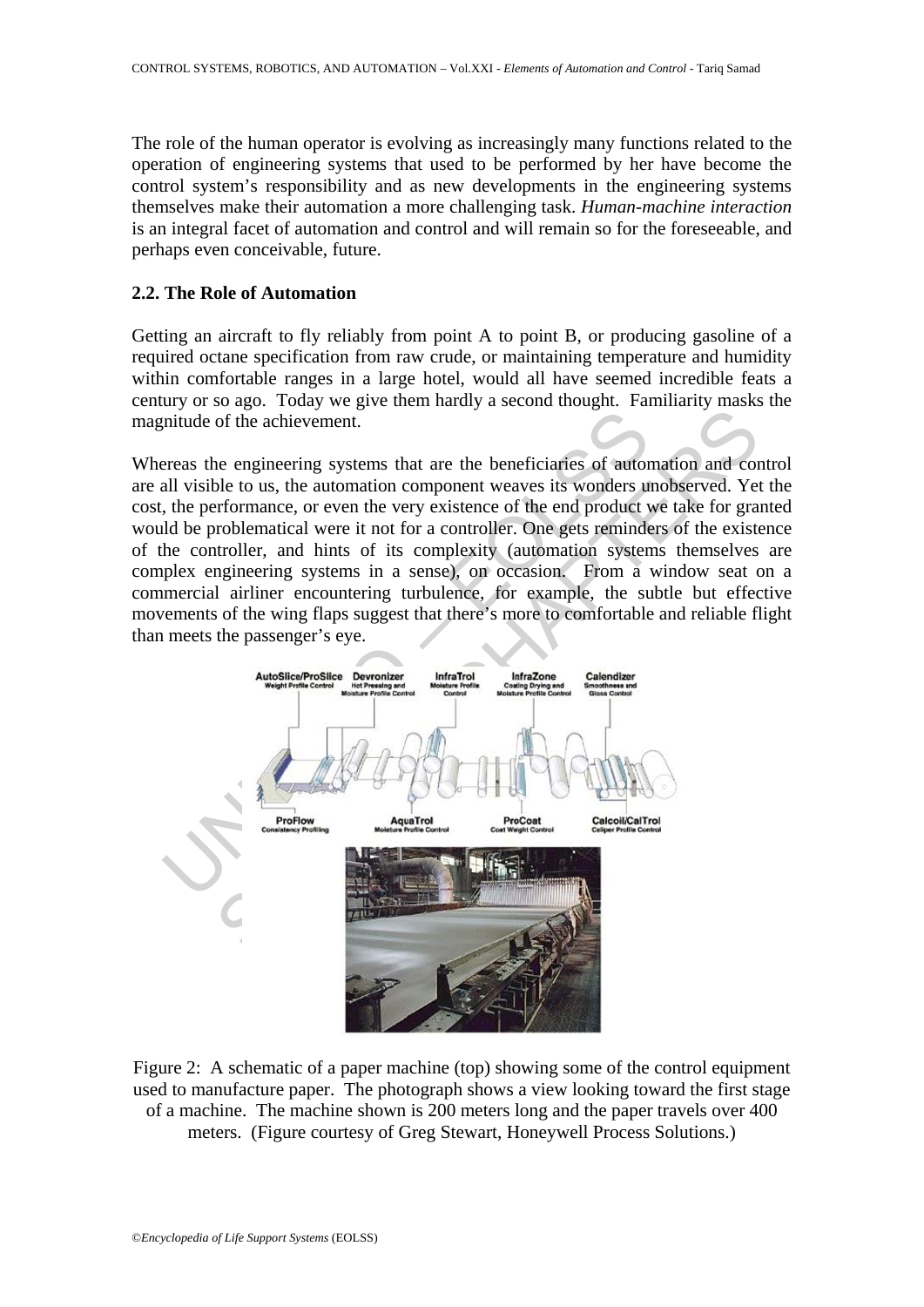Fig. 2 illustrates a papermaking machine, a sophisticated, high-performance control system that is one of the unsung heroes of engineering. A high-end machine is a \$100 million ticket item that extends well over the length of a football field and can produce over 100,000 tons of paper per year—that's one ton every five minutes. The paper is produced in a single, continuous sheet over ten meters wide that travels at over 100 km/h (over 60 mph) and is ultimately wound on a roller for subsequent cutting and packaging. This throughput is accomplished despite the fact that the input to the paper machine is water and wood pulp slurry that is over 99% water whereas the output is a sheet of paper the thickness of which is uniform to within microns (thousandths of a millimeter). The manufactured paper's areal weight (weight per unit area usually in grams per square meter (gsm)), moisture content, and other parameters are also tightly regulated. In order to achieve quality specifications and the rate of production, thousands of sensor readings and control actions are continuously being taken by the controller. The automation and control system provides the mechanisms and the "intelligence" to ensure that the actions are the right ones in particular situations, automatically taking into account variations in the input, the wear and tear of the machinery equipment, ambient temperatures and pressures, the current state of the paper sheet, and other intrinsic and extrinsic factors.

Given their performance, it should not occasion any surprise that automation and control systems are invariably specialized for the engineering systems they operate (typically with human supervision). Yet there is much in common among the different applications.

## **2.3. Sensing, Feedback, and Actuation**

troller. The automation and control system provides the metalligence" to ensure that the actions are the right ones in paramatically taking into account variations in the input, the weakinery equipment, ambient temperature The automation and control system provides the mechanisms and<br>ce" to ensure that the actions are the right ones in particular situatily<br>ally taking into account variations in the input, the wear and tear of<br>equipment, ambi It is a truism that "We can only control what we can measure." Without quantitative measurements of temperatures, pressures, positions, velocities, flows, chemical concentrations, reflected light, and innumerably many other parameters, automation would not only be difficult; it would be impossible. Large industrial plants have thousands of *sensors* to ensure that the right measurements are available for monitoring and control.

Traditionally, sensors have been used for basic physical properties such as temperatures, pressures, flows, levels, positions, forces, and accelerations, but with advances in microelectromechanical systems (MEMS) and nanotechnology new vistas for sensing are opening up. For example, gas chromatographs (GCs) have been miniaturized to the point where they can be used online for detecting chemicals—potentially replacing the offline sample collection and lab analysis process required by today's GC systems.

The rapidly increasing quantity and variety of sensors are leading to the prospect of a "pervasive sensors" umbrella over oil refineries, commercial buildings, and the like. The parallel development of wireless communications is a key enabler in this trend—the largest cost of installing a sensor in a plant is usually the wiring.

Even with advances in physical sensors, it will continue to be the case that we may want to monitor and control parameters that we cannot directly measure, because sensors for the parameter do not exist or they are infeasible to use because of cost or installation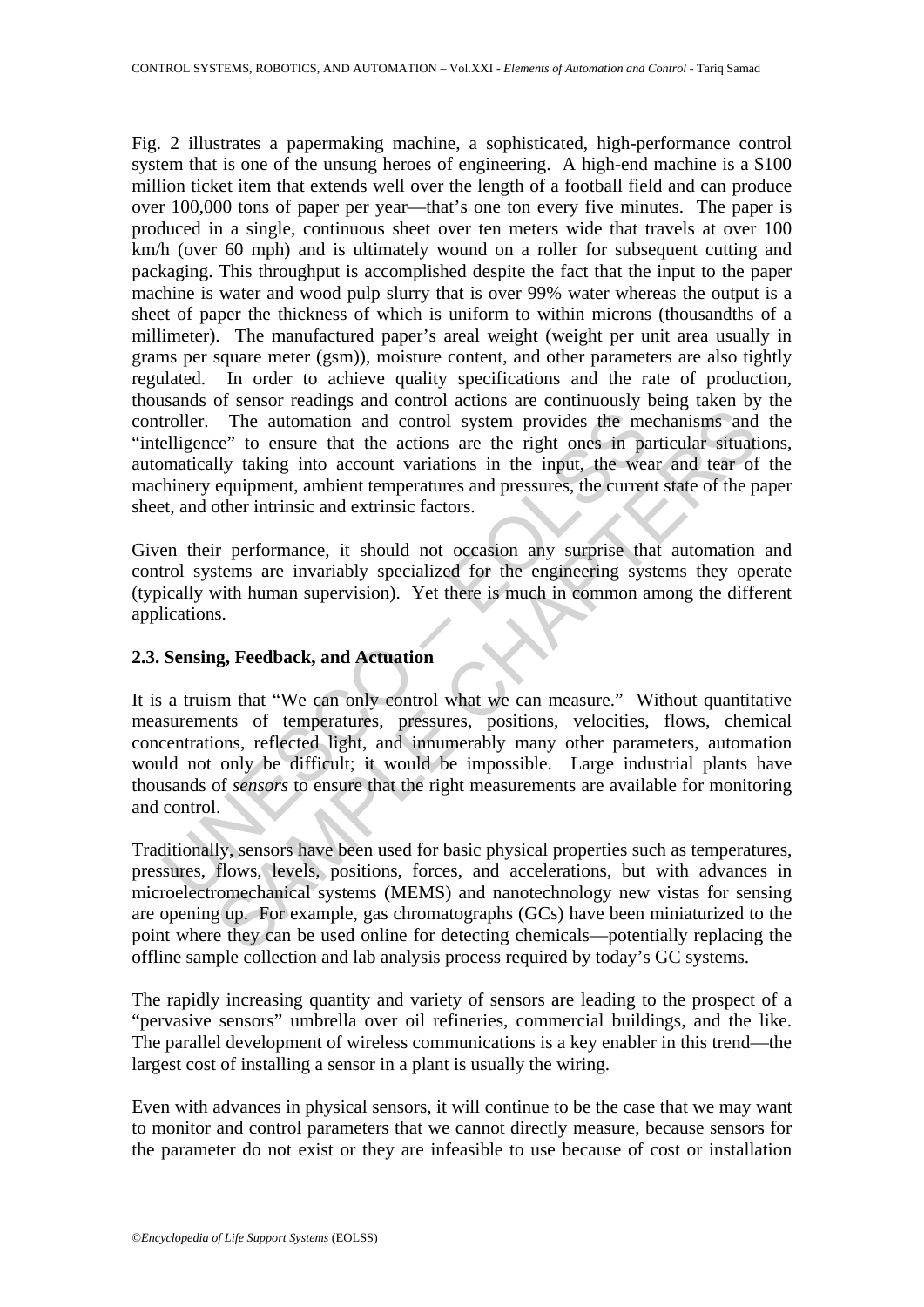difficulties. In such cases we often employ estimation algorithms to infer the property from the data that can be directly measured. *Inferential sensors* are even used for abstract properties such as occupant comfort in building control systems. Indeed, the International Standards Organization has adopted a thermal comfort index standard (ISO 7730) that specifies how comfort can be estimated from parameters such as room temperature and humidity.

The reason sensors and measurements are critical to control is that they provide *feedback* regarding the state of the plant to the controller. Actions taken at any time can thereby be informed by and customized for how the plant is operating relative to our objectives for it. A common feedback strategy is to compute the difference between what we want the plant's output to be and what it is measured to be, and use an algorithm to calculate what change should be made to the plant in order to reduce the discrepancy.

repancy.<br>
and the optimal control action requires knowledge about hond to different hypothetical actions. How does the rate of a che staw of ed inputs and produces a third desirable chemical vary as seated or cooled? How d by.<br>
The optimal control action requires knowledge about how the plant<br>
different hypothetical actions. How does the rate of a chemical reaction<br>
ced inputs and produces a third desirable chemical vary as the reaction ve<br> Calculating the optimal control action requires knowledge about how the plant will respond to different hypothetical actions. How does the rate of a chemical reaction that takes two feed inputs and produces a third desirable chemical vary as the reaction vessel is heated or cooled? How does a rudder movement affect an aircraft and how does this effect vary as a function of altitude and airspeed? How long does it take an infrared actuator on a paper machine to have a noticeable drying effect on the paper sheet? Not only do the answers to such questions need to be known, but the knowledge needs to be quantitatively precise. It isn't sufficient to assert that a rudder movement to the left will cause the aircraft to turn left; we need to know the probable motion over time of the aircraft. The answers inevitably depend on the specifics of the application—which chemical and at what concentration? What aircraft type and under what loading conditions? Which paper machine, with what slurry concentration and what kind of wood pulp?

This knowledge is expressed as *mathematical models* of plants. Models come in various types and can be obtained in different ways. They are also used in different ways. Sometimes, a model is used in the design of the controller but is not explicitly present in it—the calculations the controller performs have been designed (through automated or manual means) using the model but there may not be any separate module in the control system that contains the model. In other cases, the model is an explicit element of the controller and the controller's calculations rely on the model for predicting the plant's behavior to possible control actions. Model-based controllers are in general capable of better performance—faster response, better disturbance rejection, less energy expenditure—than non-model-based ones, and the exponential growth in solid-state electronics has resulted in these more memory- and computation-expensive designs becoming popular for a wide variety of problems.

Although feedback is often considered a prerequisite for control, not all control is feedback control. Most advanced control strategies also have a *feedforward* component. This allows actuation commands to be computed in advance based on assumptions of how the plant will behave. Feedback is necessary to ensure that correct responses are made to disturbances that arise unpredictably, but feedforward control, through its anticipatory mechanism, can improve the speed of operation of the plant.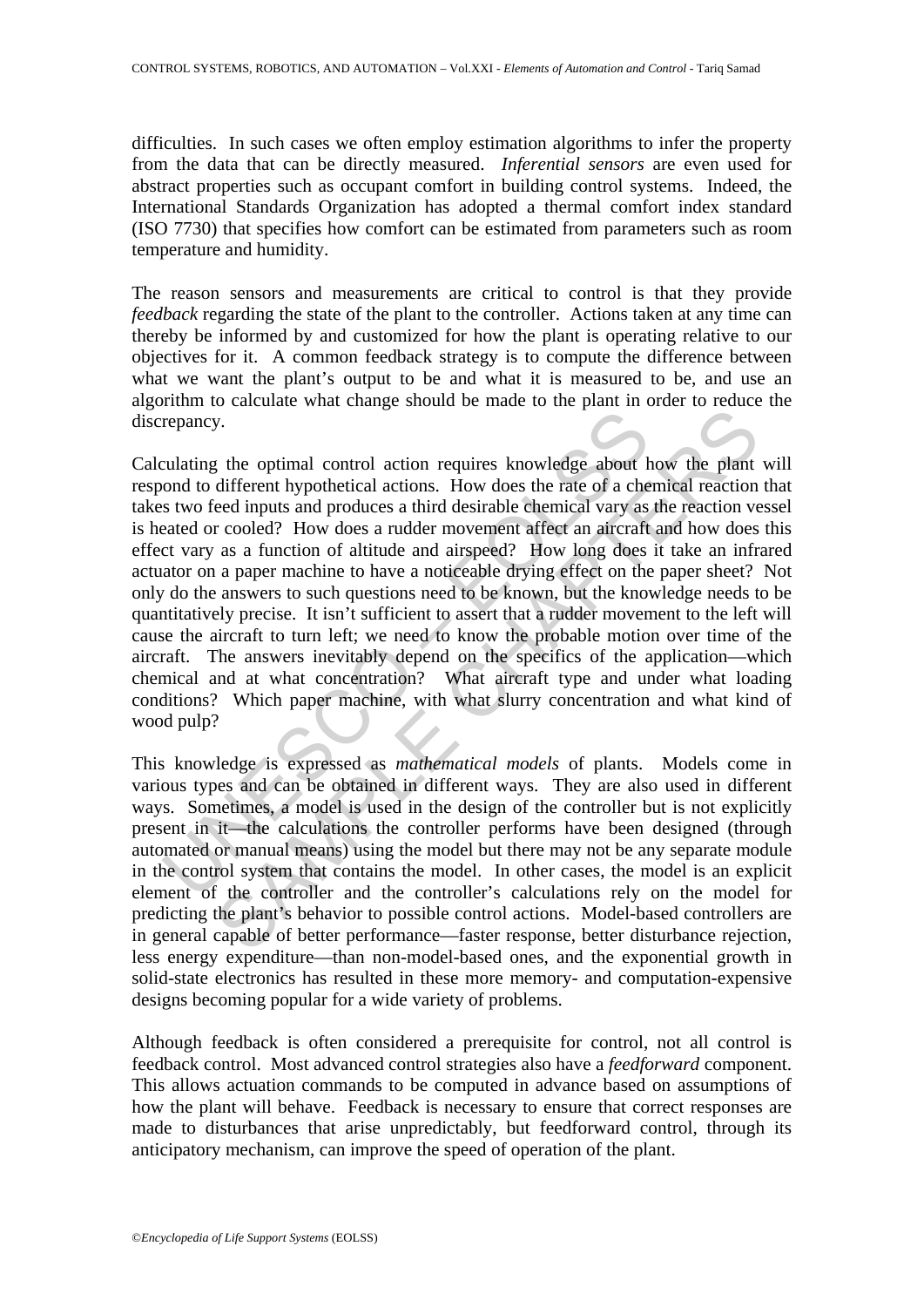Tolerating the uncertainties of the operating environment and the normal wear and tear of equipment is challenging enough, but in many cases we demand performance even under component failures and other faults.

A small oil refinery may have over 5,000 valves. The likelihood that they will all be functioning correctly at any moment in time is small, and yet the automation system must be able to manage the operation of the refinery at all times. Analogously, all modern twin-engine commercial aircraft are capable of flying safely if one engine fails—but obviously the control strategy used is very different than for the nominal plant. *Fault management* used to be largely a manual task, but it has steadily been automated and remains a high priority area for future automation developments.

Control is ultimately about action—affecting changes to the plant that attempt to modify its behavior in accordance with the objectives of its operators and owners. These changes are now computed by information processing algorithms, but they must be realized through physical devices, *actuators*.

behavior in accordance with the objectives of its operators an<br>ges are now computed by information processing algorithms,<br>ized through physical devices, *actuators*.<br>e sensors, actuators are becoming more sophisticated, wi The mission and controls. The observation of the objectives of its operators and owners. The now computed by information processing algorithms, but they must be now computed by information processing algorithms, but they m Like sensors, actuators are becoming more sophisticated, with built-in calibration and diagnostic capabilities. Miniaturization trends are making an impact here too, especially in cases where the systems under control are small scale: computerized fuel injection in automobiles, LCD (liquid crystal display) projectors in conference rooms, biomedical implants in human patients, etc. In more conventional domains for control, where large volumes or forces must be handled, miniaturization is less relevant—the size of a valve controlling flow to a tank in a chemical plant or of the rudder in an aircraft must continue to be commensurate with the scale of the system.

#### **3. Information Technology Elements of Automation**

The sensing-control-actuation loop has always been at the conceptual heart of all control systems. When it comes to implementation, however, the information technology revolution has had a dramatic impact. Below we discuss the role, and evolution thereof, of several IT-related elements in automation and control.



# TO ACCESS ALL THE **22 PAGES** OF THIS CHAPTER, [Click here](https://www.eolss.net/ebooklib/sc_cart.aspx?File=E6-43-37-00)

#### **Bibliography**

C. Jorgensen, K. Wheeler, and S. Stepniewski, "Bioelectric Control of a 757 Class High Fidelity Aircraft Simulation," *Proc. of the World Automation Conference*, June 11-16, Hawaii, 2000. [Discusses NASA's research on an EMG interface for a Boeing 757 aircraft simulator.]